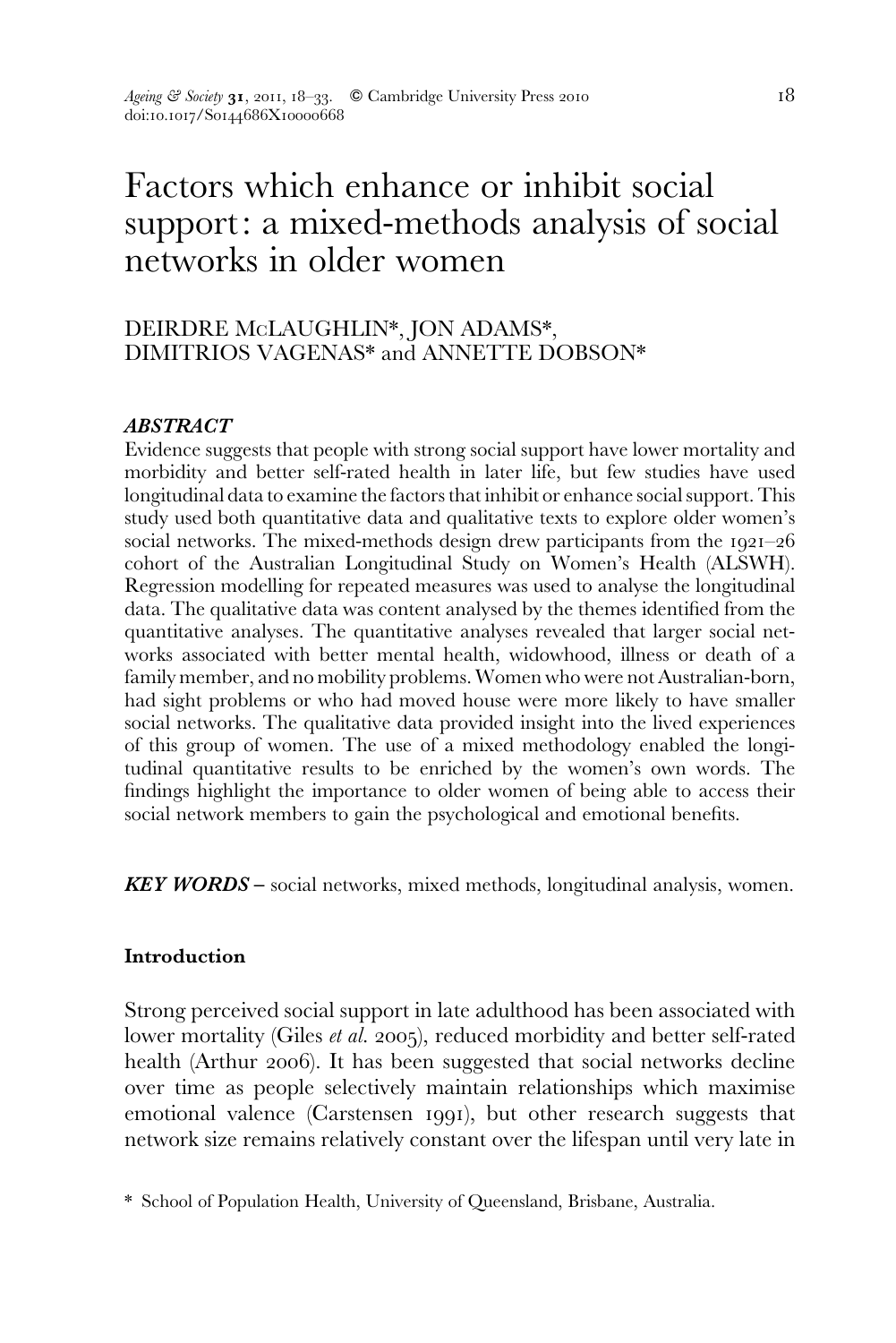life (Antonucci 2001), when deaths reduce the number of network participants (Lang 2001), and relationships of longevity and intimacy are not easily replaced. Although much research supports the view that, in general, women have more extensive and robust social-support networks than men, these can come at a price; for example, the need to continue to provide support to someone in an extensive network (Antonucci, Akiyama and Lansford 1998).

#### Factors impacting upon older adults' social interactions

Research in Australia and elsewhere has indicated a number of factors related to the ageing process that influence the number of social interactions in late adulthood (Glaser et al. 2006; Gurung, Taylor and Seeman 2003; Pachana et al. 2008); such as physical impairments that limit mobility and the ability to access network members; sensory problems, such as hearing difficulties and visual impairment, which create barriers to effective communication (Pachana *et al.* 2008); and poor mental health, which causes older people to withdraw from their normal social interactions or leads to increasing isolation as friends withdraw support (Gurung, Taylor and Seeman 2003). There is also evidence that the experience of widowhood stimulates changes in social interactions in late adulthood and to either losses or gains in support. Previous cross-sectional findings have indicated that disruptions of the marital relationship have deleterious consequences for support at older ages, although few studies have distinguished between deaths and divorces, and these have had mixed findings, with some suggesting that the death of a partner has no effect on perceived support (Glaser *et al.* 2006), while others have shown increased instrumental support (Utz et al. 2002). Many older adults, particularly women, care for a frail or ailing spouse (Lee 2001). Many women who take on the care-giver role subsequently reduce their social activities to concentrate their emotional and physical energy on their partner. The distress of bereavement after a period of caring which may last for many years can elicit supportive behaviours from friends and family that increase the size of social networks (Scott et al. 2007). Some spouses experience an emotional release when the burden of caring for their loved one is lifted and seek to resume activities and relationships which have been disrupted by the care-giver role (Bernard and Guarnaccia 2003; Waldrop 2007).

#### Gaps in current understanding

The vast majority of studies of the factors that impact on the size of social networks in late adulthood have not been longitudinal and have relied on cross-sectional data. Moreover, limited research has assessed social-support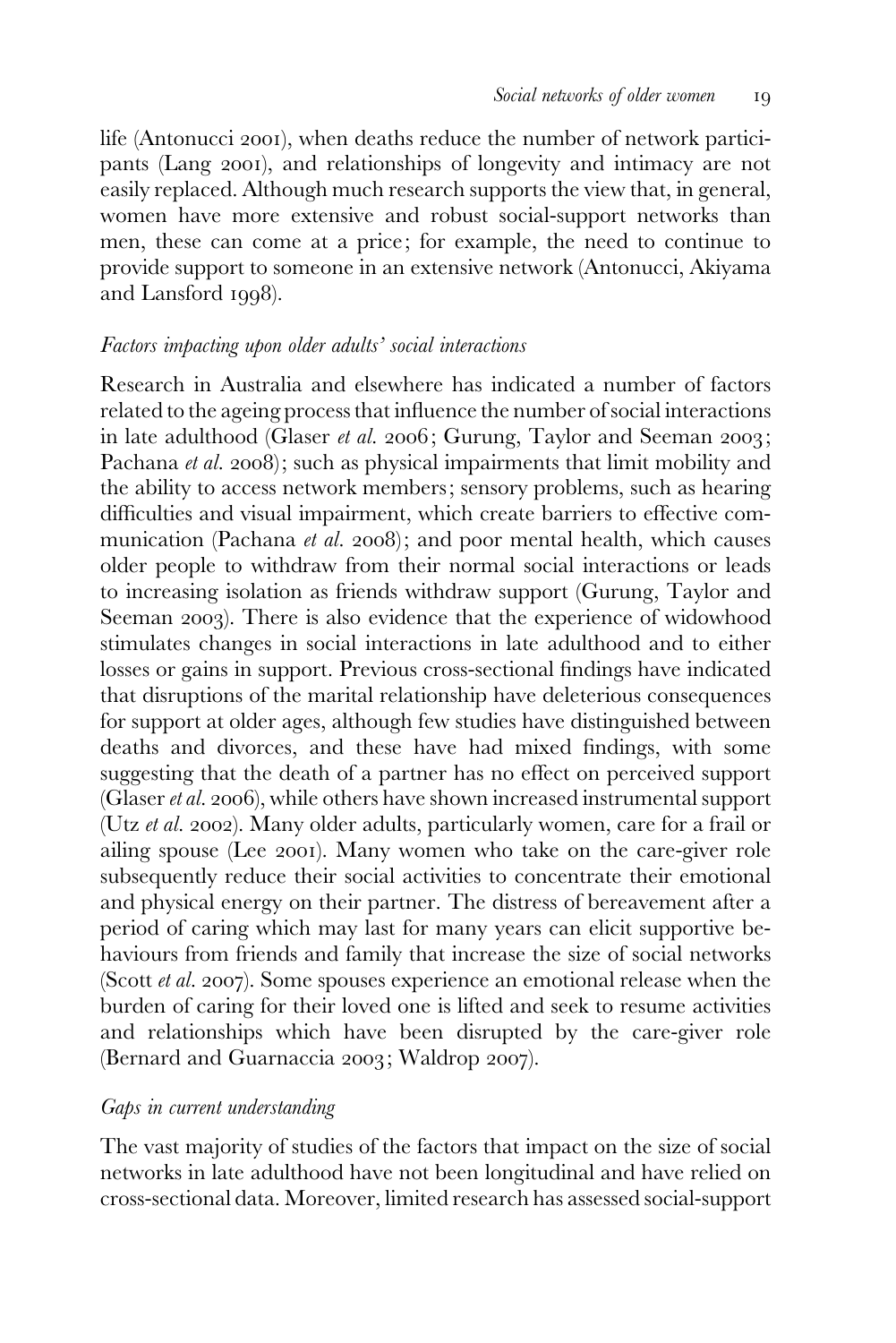networks with data gathered from large representative samples of older adults. With age, people become increasingly heterogeneous but a limitation of existing research on social interactions is that individual variations are overlooked (Krause 1999). In response, this paper uses both qualitative and quantitative data to understand the trajectory of social networks in late adulthood and to explore the lived experience of older women. The analyses are of data from a cohort of older Australian women who have participated since 1996 in the Australian Longitudinal Study on Women's Health (ALSWH), a survey of the health and wellbeing of three cohorts of women who in 1996 were aged 18–23 years (1973–78 birth cohort),  $45$ –50 years (1946–51 birth cohort) and  $70$ –75 years (1921–26 birth cohort). They were recruited using stratified random sampling from the Australian National Health Insurance database (Medicare), which includes all citizens and permanent residents. Details of the cohorts and recruitment methods have been described elsewhere (Lee *et al.* 2005). The large sample is broadly representative of the Australian female population, but there was intentional over-sampling of women from rural and remote areas. Mailed questionnaires were used to collect self-report data on health and related variables every three years.

The longitudinal quantitative analyses reported in this paper explore the links among a number of factors associated with the size of social networks, and the qualitative data are then used as an interpretive resource to explain and contextualise these links. The aims were, firstly, to analyse the longitudinal data to identify the factors that significantly associated with older women's social network size, and secondly, to use these as themes in the explication of the qualitative data. By drawing together both quantitative and qualitative data in a mixed-methods approach, the specific aim was to examine in depth the factors associated with change in the social networks, and to contribute to our understanding of how older women shape, and are shaped by, their social world.

## Methods

#### The participants and the quantitative analysis

The participants were drawn from the 1921–26 birth cohort of ALSWH. The quantitative analyses are based on data from Survey 2, conducted in 1999 when the women were aged 73–78 years; Survey 3 in 2002 (ages 76–81 years) and Survey 4 in 2005 (ages 79–84 years). Survey 1 data were not used because not all the explanatory variables were included. At Survey 2, 9,233 participants completed all the outcome variable items; at Survey 3, 8,294 participants completed all those items; and at Survey 4,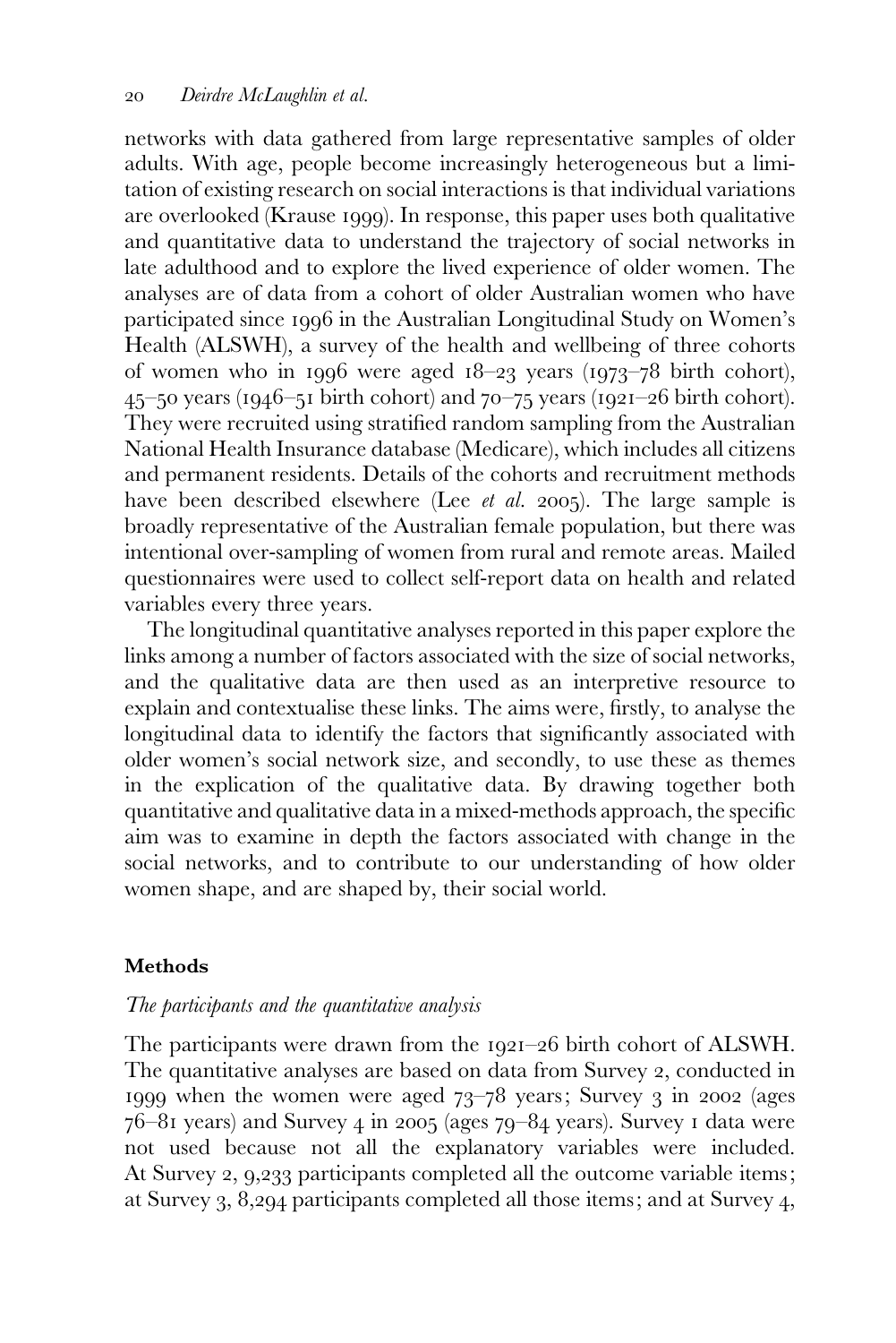$6,833$  participants completed all those items. In total,  $5,863$  women participated in all three surveys (2, 3 and 4); 2,461 participated in only two of the surveys and 1,849 participated in only one.

#### The outcome variables

Social networks were measured using the network sub-scale of an abbreviated version of the Duke Social Support Index (Koenig et al. 1993). The sub-scale measures the size and structure of the social network and has four items: number of people in the local area (aside from family) that you can depend on or feel close to; number of times in the past week spent with a person not living in the same residence; number of times in the past week spoken to another person on the telephone; and number of meetings of organisations or groups attended in the past week. Network scores ranged from 0 to 21 with higher scores indicating more social contacts; the distribution of the scores was approximately normal.

#### The explanatory variables

The factors hypothesised to impact on network scores were: marital status, classified as 'married/partnered', 'divorced', ' single', ' separated' and 'widowed'; country of birth, classified as 'Australia', 'Other Englishspeaking', 'Europe', 'Asia' and 'Other'; and managing on income: rated as 'impossible', 'difficult always', 'difficult sometimes', 'not too bad', and 'easy'. In each survey, the participants were asked if during the past three years they had experienced: (a) a major decline in the health of their spouse or partner, (b) a major decline in the health of another close family member or close friend, (c) the death of their spouse or partner, and (d) the death of another close friend or family member (not spouse). They were also asked: (a) if they recently moved house, (b) if they had difficulty seeing newspaper print, even with glasses, (c) and if they had difficulty in hearing a conversation, even with a hearing aid. The answers recorded as 'yes' or 'no'. The women were also asked if their health limited them in walking 100 metres, with the possible answers being: 'yes limited a lot', 'yes limited a little' and 'no, not limited at all'. To measure psychological health, the five-item mental health (MH) sub-scale of the short-form General Health Survey (SF-36) (Ware et al. 1993) was used as a continuous explanatory variable.

Longitudinal regression modelling was used to examine the associations between network size and the explanatory variables. Repeated-measures data were used for network size and the other variables at each survey (except for country of birth which remained unchanged). Random intercepts were fitted to allow for the correlation between observations from the same participants at different surveys. A fixed-effect linear term was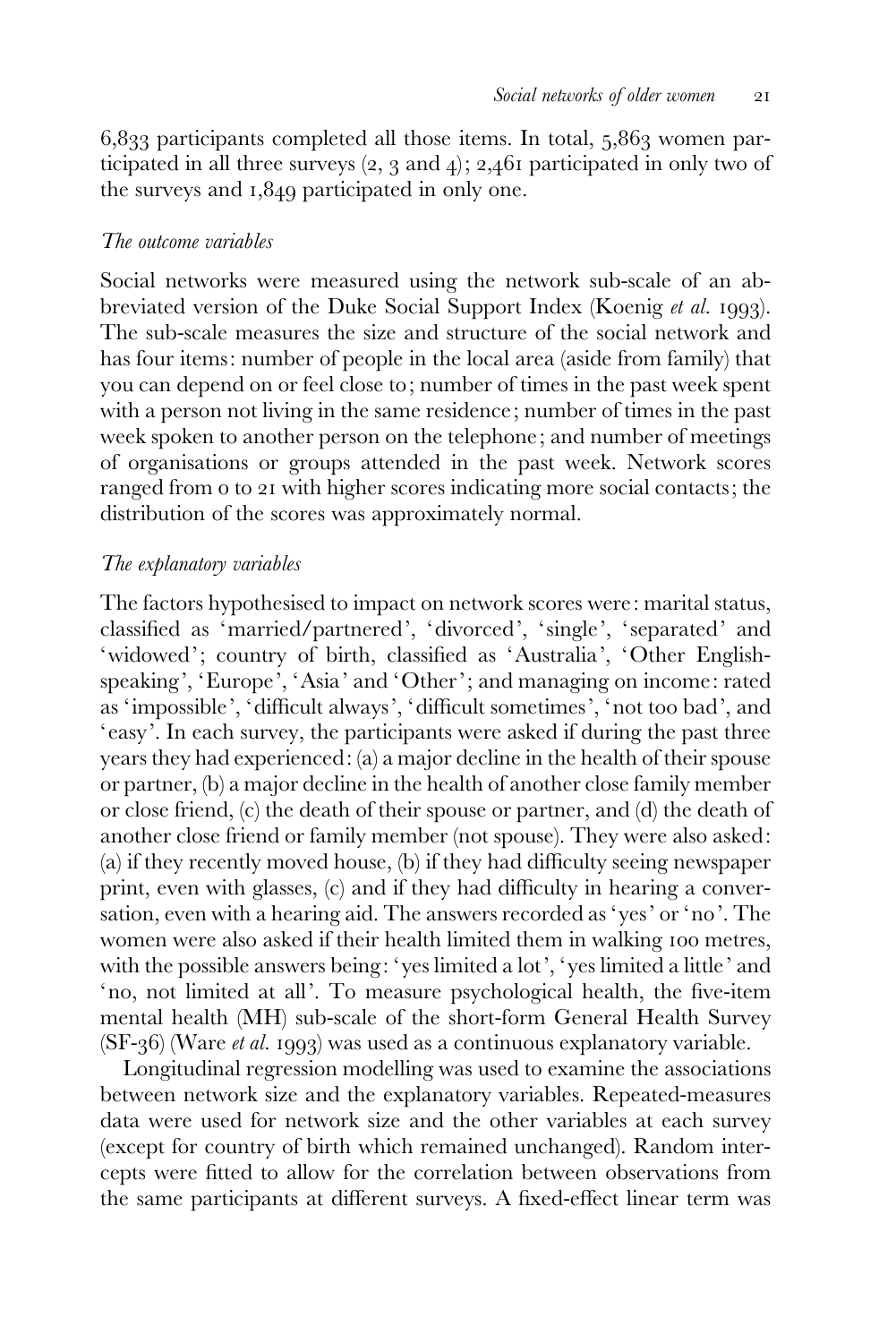used to model the trend in network size over the three surveys, which allowed for change over time. The model was fitted using the Mixed Procedure in SAS version 9.1.

# The qualitative analysis

The final page of the questionnaire was headed, 'Have we missed anything ? If you have anything else you would like to tell us, please write on the lines below'. The qualitative data for this paper are drawn from Survey 4, for which 3,611 women provided responses to the open call. The qualitative data were content analysed using the factors identified from the regression analysis, beginning with the identification of keywords and then by carrying out a line-by-line examination of the participants' written comments. Comments relevant to the identified themes were provided by 173 women. Systematic coding was conducted by partitioning the textual data and copying sections under headings that corresponded to the concept. To ensure the rigour and trustworthiness of the data, the coded transcripts were reviewed by two coders and subjected to an iterative process of cross-checking and content analysis.

# The findings

## Quantitative analyses

Profiles of the participants in each of the three surveys are shown in Table 1. Network size decreased somewhat over time and there were changes in some of the socio-demographic and health characteristics of the sample. At Survey 2, the majority of the women were married or partnered, but by Survey 4 the majority were widowed. An increasing number of women reported a major decline in the health of a family member or close friend, and problems with mobility and sight increased over time. The regression coefficients from the longitudinal analysis indicated that the size of the women's social networks reduced significantly over time (indicated by the negative coefficient for Survey). Table 2 displays the regression coefficients for all the explanatory variables included in the model. Having better mental health, being widowed or separated, having adequate financial resources, experiencing the death or illness of a family member, and not having mobility problems were associated with larger network size. The reduction in network size over time was associated with not being Australian-born, moving house and having sight problems. Each of these significant explanatory variables will be discussed and combined with the qualitative data in the following sections.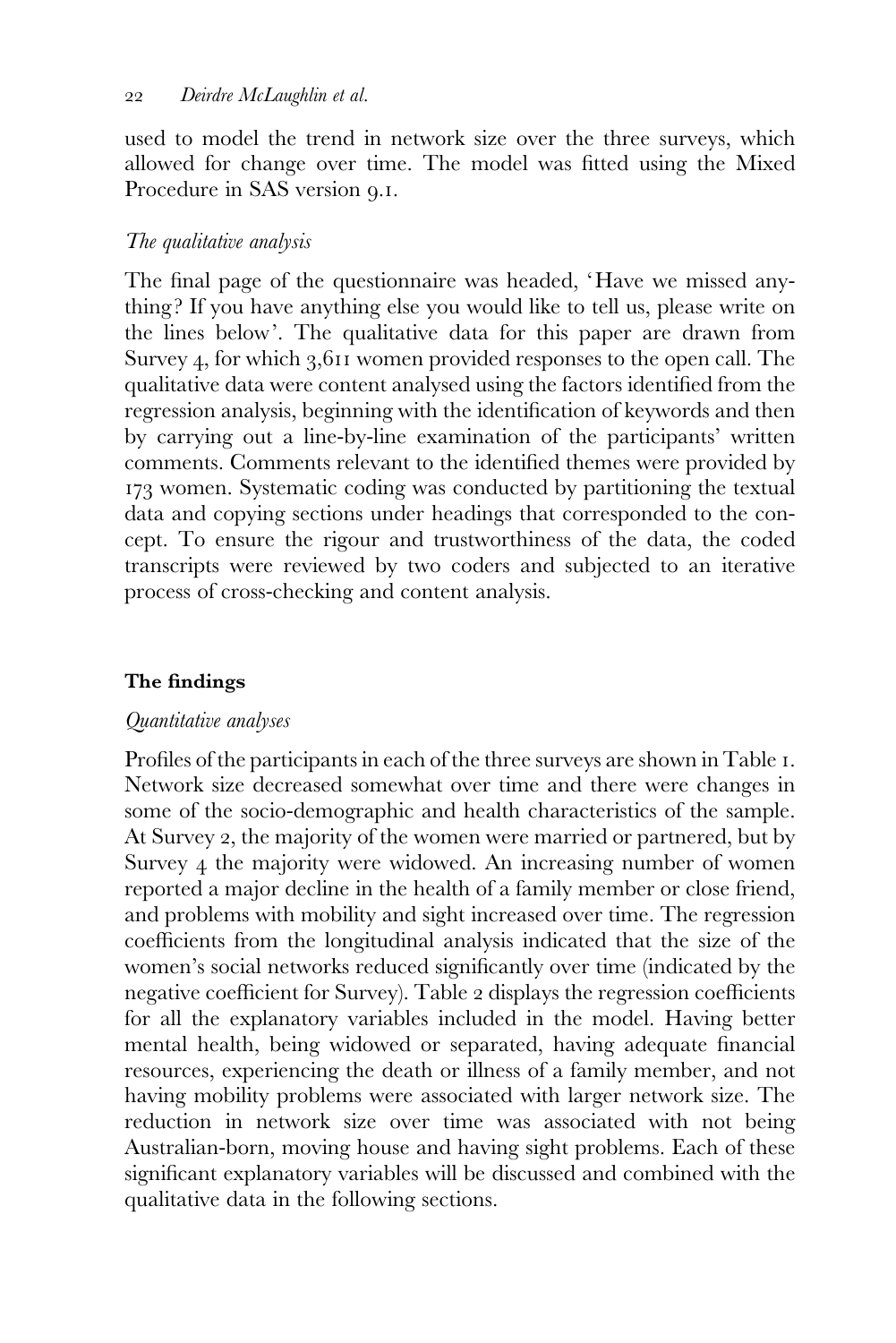| Variable and measures/categories                 | Survey 2 | Survey 3         | Survey 4         |
|--------------------------------------------------|----------|------------------|------------------|
| Marital status:                                  |          | Percentages      |                  |
| Married/partnered                                | 51.32    | 44.47            | 36.75            |
| Divorced                                         | 3.62     | 3.75             | 3.44             |
| Single                                           | 2.89     | 2.79             | 2.93             |
| Separated                                        | 1.26     | 1.13             | 0.83             |
| Widowed                                          | 40.54    | 47.58            | $55-79$          |
| Missing                                          | 0.38     | 0.29             | 0.26             |
| Decline in health of friend or family<br>member: |          |                  |                  |
| No                                               | 82.30    | 76.84            | 71.40            |
| Yes                                              | 17.15    | 21.18            | 26.66            |
| Missing                                          | 0.55     | 1.98             | 1.93             |
|                                                  |          |                  |                  |
| Death of friend or family member:                |          |                  |                  |
| No                                               | 65.48    | 69.04            | 64.66            |
| Yes                                              | 33.99    | 28.98            | 33.41            |
| Missing                                          | 0.53     | 1.98             | 1.93             |
| Limited in walking 100 m:                        |          |                  |                  |
| A lot                                            | 7.05     | 9.01             | 10.23            |
| A little                                         | 15.91    | 15.16            | 20.02            |
| Not                                              | 73.90    | 64.38            | 59.17            |
| Missing                                          | 3.14     | 11.45            | 10.58            |
| Managing on income:                              |          |                  |                  |
| Impossible                                       | 0.61     | 0.84             | 0.83             |
| Difficult always                                 | 4.84     | 6.26             | 4.68             |
| Difficult sometimes                              | 19.51    | 18.00            | 15.10            |
| Not too bad                                      | 51.33    | 51.07            | 50.97            |
| Easy                                             | 22.67    |                  | 27.48            |
| Missing                                          |          | 23.27            |                  |
|                                                  | 1.05     | 0.55             | 0.92             |
| Country of birth:                                |          |                  |                  |
| Australia                                        | 74.10    | 74.26            | 75.00            |
| Other English-speaking                           | 12.14    | 12.02            | 12.12            |
| Europe                                           | 6.35     | 6.49             | 6.09             |
| Asia                                             | 0.88     | 0.8 <sub>0</sub> | 0.79             |
| Other                                            | 0.63     | 0.53             | 0.54             |
| Missing                                          | 5.90     | 5.91             | 5.46             |
| Sight problems:                                  |          |                  |                  |
| No                                               | 81.67    | 79.62            | 76.45            |
| Yes                                              | 14.01    | 16.28            | 22.51            |
| Missing                                          | 4.31     | 4.10             | 1.04             |
| Moved house:                                     |          |                  |                  |
| No                                               | 89.41    | 87.63            | 86.16            |
| Yes                                              | 10.06    | 10.39            | 10.11            |
| Missing                                          | 0.53     | 1.98             |                  |
|                                                  |          |                  | 1.93             |
| Network size:                                    |          |                  |                  |
| Mean                                             | 9.00     | 8.80             | 8.8 <sub>5</sub> |
| Standard deviation                               | 1.55     | 1.59             | 1.57             |
| Mental health:                                   |          |                  |                  |
| Mean                                             | 78.90    | 78.79            | 79.04            |
|                                                  |          |                  |                  |
| Standard deviation                               | 15.88    | 15.72            | 15.83            |

T ABLE 1. Profiles of the participants in the three survey years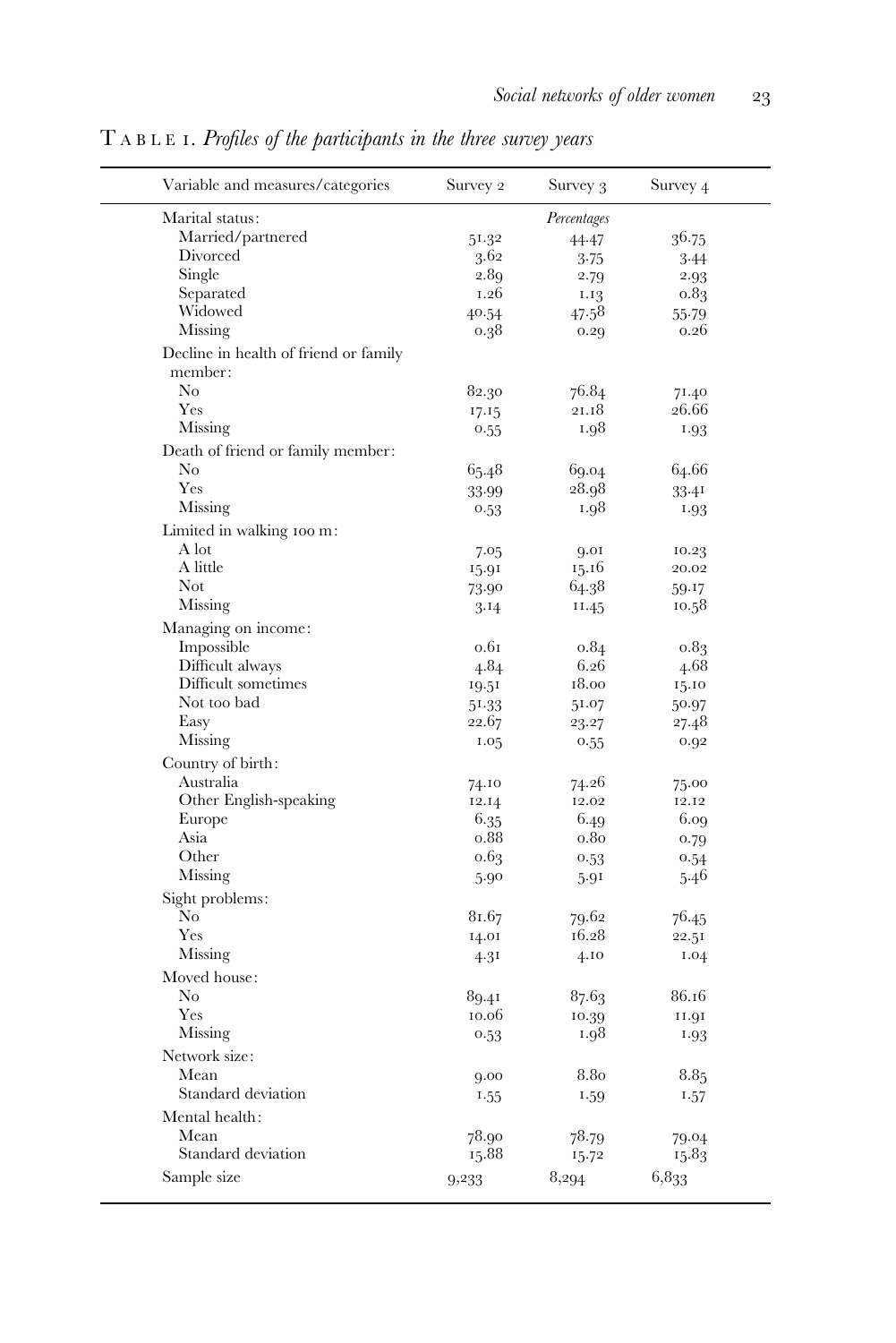| Effect/variable and variable<br>categories       | Regression<br>coefficient | 95% confidence<br>interval | $\mathfrak{p}$ |  |
|--------------------------------------------------|---------------------------|----------------------------|----------------|--|
| Intercept                                        | 7.28                      | $7.03 - 7.54$              | < 0.0001       |  |
| Survey $(2-4)$                                   | $-0.11$                   | $-0.13$ to $-0.09$         | < 0.0001       |  |
| Mental health                                    | 0.02                      | $0.02 - 0.02$              | < 0.0001       |  |
| Marital status:                                  |                           |                            |                |  |
| Divorced                                         | 0.02                      | $-0.12 - 0.16$             | < 0.0001       |  |
| Separated                                        | 0.30                      | $0.09 - 0.51$              |                |  |
| Single                                           | 0.16                      | $-0.01 - 0.32$             |                |  |
| Widowed                                          | 0.42                      | $0.37 - 0.47$              |                |  |
| Married/partnered (Ref)                          | 0.00                      |                            |                |  |
| Decline in health of friend or<br>family member: |                           |                            |                |  |
| Yes                                              | 0.12                      | $0.08 - 0.17$              | < 0.0001       |  |
| No (Ref)                                         | 0.00                      |                            |                |  |
| Death of friend or family member:                |                           |                            |                |  |
| <b>Yes</b>                                       | 0.09                      | $0.05 - 0.13$              | < 0.0001       |  |
| No (Ref)                                         | 0.00                      |                            |                |  |
| Limited in walking 100 m:                        |                           |                            |                |  |
| Limited a little                                 | 0.12                      | $0.05 - 0.20$              | < 0.0001       |  |
| Not limited                                      | 0.36                      | $0.28 - 0.43$              |                |  |
| Limited a lot (Ref)                              | 0.00                      |                            |                |  |
| Managing on income:                              |                           |                            |                |  |
| Difficult always                                 | 0.01                      | $-0.22 - 0.24$             | 0.0006         |  |
| Difficult sometimes                              | 0.15                      | $-0.08 - 0.37$             |                |  |
| Not too bad                                      | 0.19                      | $-0.04 - 0.41$             |                |  |
| Easy                                             | 0.22                      | $-0.01 - 0.44$             |                |  |
| Impossible $(Ref)$                               | 0.00                      |                            |                |  |
| Country of birth:                                |                           |                            |                |  |
| Asia                                             | $-0.47$                   | $-0.75$ to $-0.19$         | < 0.0001       |  |
| Europe                                           | $-0.51$                   | $-0.62$ to $-0.40$         |                |  |
| Other                                            | $-0.50$                   | $-0.85$ to $-0.16$         |                |  |
| Other English-speaking                           | $-0.18$                   | $-0.26$ to $-0.10$         |                |  |
| Australia (Ref)                                  | 0.00                      |                            |                |  |
| Sight problems:                                  |                           |                            |                |  |
| Yes                                              | $-0.10$                   | $-0.15$ to $-0.05$         | 0.0003         |  |
| No (Ref)                                         | 0.00                      |                            |                |  |
| Moved house:                                     |                           |                            |                |  |
| Yes                                              | $-0.11$                   | $-0.17 \text{ to } -0.06$  | < 0.0001       |  |
|                                                  |                           |                            |                |  |

T ABLE 2. Regression coefficients for factors associated with network size from longitudinal model using all available data

Note: Ref: reference category.

## Network size

Although the decline in the size of the women's networks from 1999 to 2005 was statistically significant, overall it was not substantial. Some of the women experienced shrinkage in the size of their social networks, but for others it expanded. Many of the declines resulted from the loss of close ties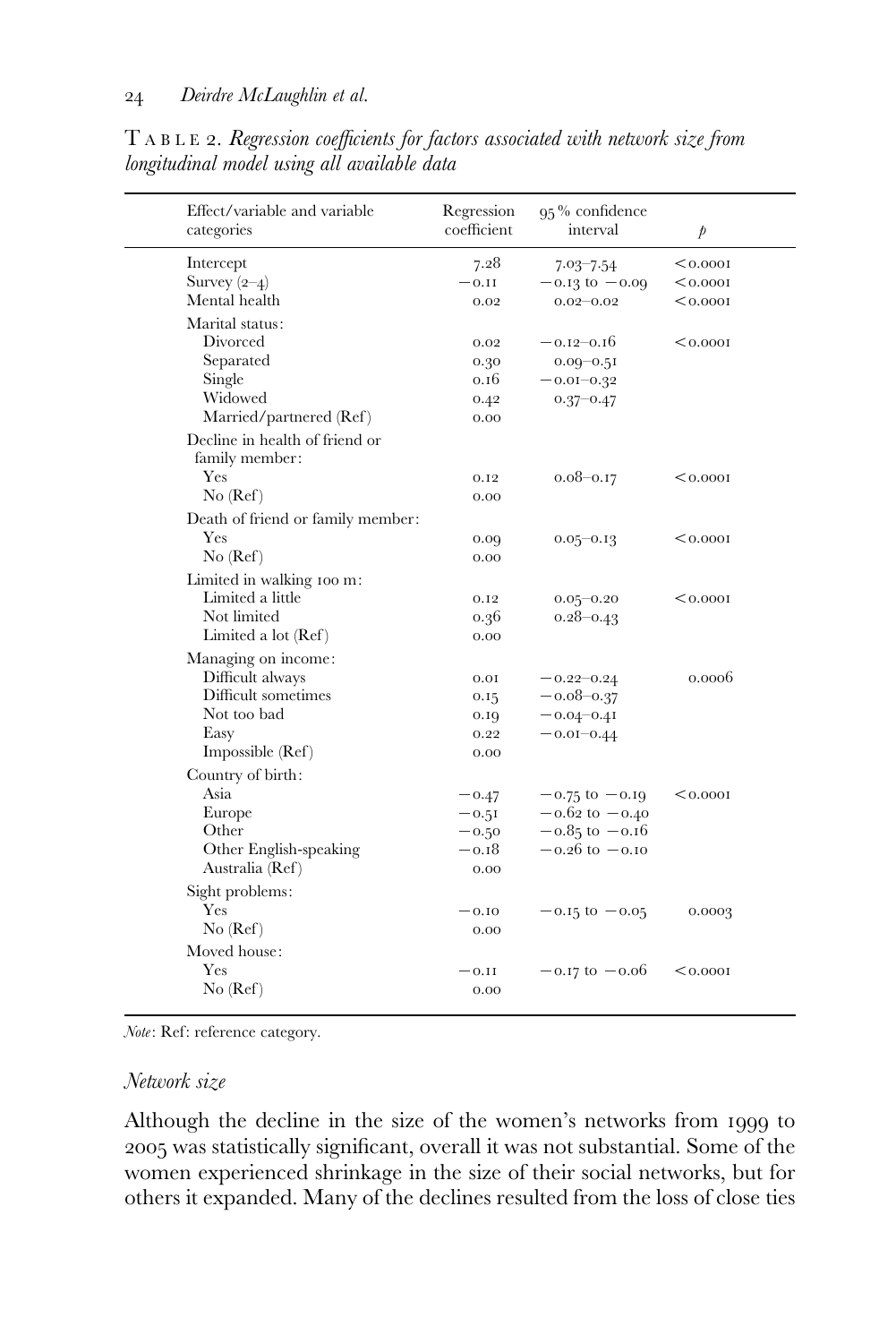through death and ill health, which is consistent with previous research findings (e.g. Lang 2001). One woman whose network size reduced markedly commented:

In the last two or three years most of my good long-term friends, male and female, have passed away. I now only have three or four and some don't drive or go out much. At 81, these gaps are hard to fill and new friends don't happen along.

In contrast, other women spoke of not pursuing relationships that were not expected to be emotionally meaningful. One, for example, said, 'I have some, but very little, interactions with people of the area – it is not a matter of anonymity just all being busy and getting on with things'. Carstensen (1991) suggested that with increasing age, social networks are affected by emotional motivation and perceptions of time remaining. Interactions are therefore limited to those social partners who are not 'costly' in terms of emotional, physical or psychological input. Older people may actively 'prune' their social networks so that they include only those people who can meet their needs and provide an appropriate level of support. In particular, relationships with people that generate disproportionately high emotional demands may be relinquished as the discrepancies between support provided and support received makes these relationships onerous to maintain.

# Psychological functioning

The statistical analysis revealed that good mental health associated with larger social networks over time. Individuals with poor psychological functioning may be unable to access their networks effectively, or may in fact be resistant to approaches from network members, particularly, for example, if the individual is withdrawing socially as a result of depression. This is congruent with research that has suggested that those with depression may repel social support from existing networks (Pachana et al. 2008). The qualitative data supported these findings, and in particular indicated that an optimistic outlook was the most useful way to manage the ageing process. A number of women commented that although they were not particularly happy at the results wrought by time, they maintained a positive outlook and just got on and 'made the best of it'. So-called 'existential variables', such as optimism, have previously been found to be associated with an individual's ability to overcome difficulties (Reker 1997). It is possible that women with more optimistic outlooks are better able to utilise their social-support networks.

Depression or loneliness was cited by some of the women as the reason for their few social contacts, as one participant related: ' I have no support like many old people. I think loneliness is the biggest problem for old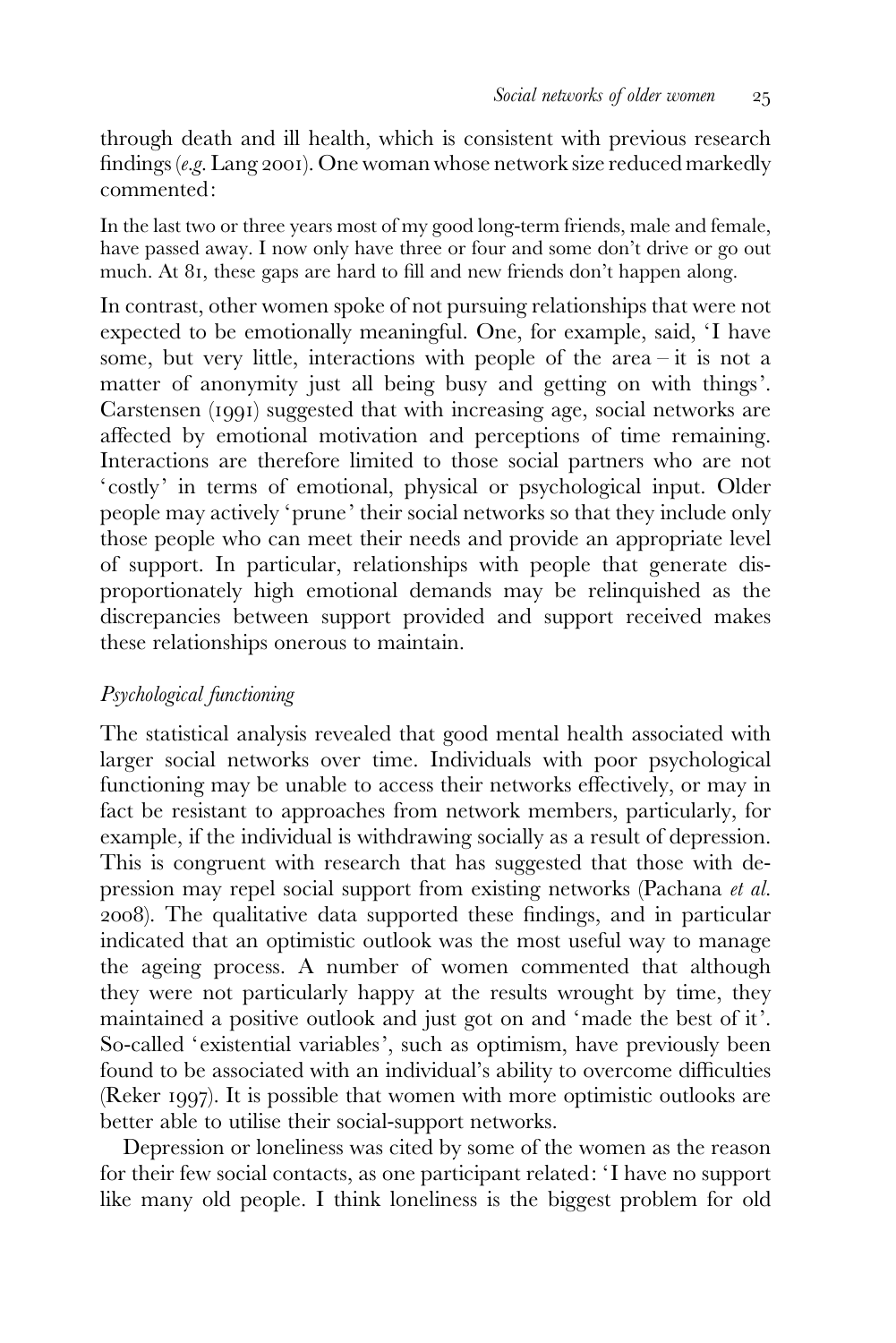people which is (likely to lead to) depression'. One participant described her mother's experience of social isolation and the impact this can have on the psychological wellbeing of older women: 'She often suffers depression and ''the blues'' as her life now seems to be so empty. I do all I can but gradually her friends and family (she has seven siblings) have stopped visiting'. This daughter elaborated on how distressing she found the experience of watching her mother 'in this unhappy situation', and alluded to the feeling that increasing age was associated with increasing social irrelevance; that some older women had feelings of no longer being a valued member of the community. As another participant rather bleakly reflected: 'I am now well aware I've passed my "use by date" ... finding the laughs-in-life takes forever and if people my age tell you they're enjoying life, they're putting (on) a face just for you'.

Much of the reported sadness related to the loss of friends and family with the passage of time. Although most of the women were pragmatic about the reality of their finitude, the sadness that they associated with losing loved ones and, for some, of being the last remaining member of their family or social network, clearly affected their psychological wellbeing. One said that she had recently experienced 'mainly depression, as over last three years I have lost three sisters and their spouses and a male companion of 13 years. I am the last member of our family of seven siblings, I miss them terribly'. Although losses in late adulthood may lead to depression, it is not inevitable. Some women, while acknowledging their grief and sadness, had found that loss brought an increase in social support, as members of their social network rallied to provide emotional and instrumental support.

# Loss and bereavement

The quantitative results showed that social network size was larger for women who were widowed or separated, who had experienced a decline in the health or the death of a family member or close friend. Social networks appeared to be larger for the women likely to require help or assistance, especially among the recently widowed. Their new circumstances and needs may attract increased attention and concern, which is congruent with the age and gender-related models of social support which suggest that such women benefit from the responsiveness of their social networks (Pachana et al. 2008). The qualitative data illuminated how the declining health and the subsequent death of a family member, in many instances a spouse, was followed by enhanced social support and networks. As most women received social support from family and friends, the time of bereavement provided the opportunity for these to become rich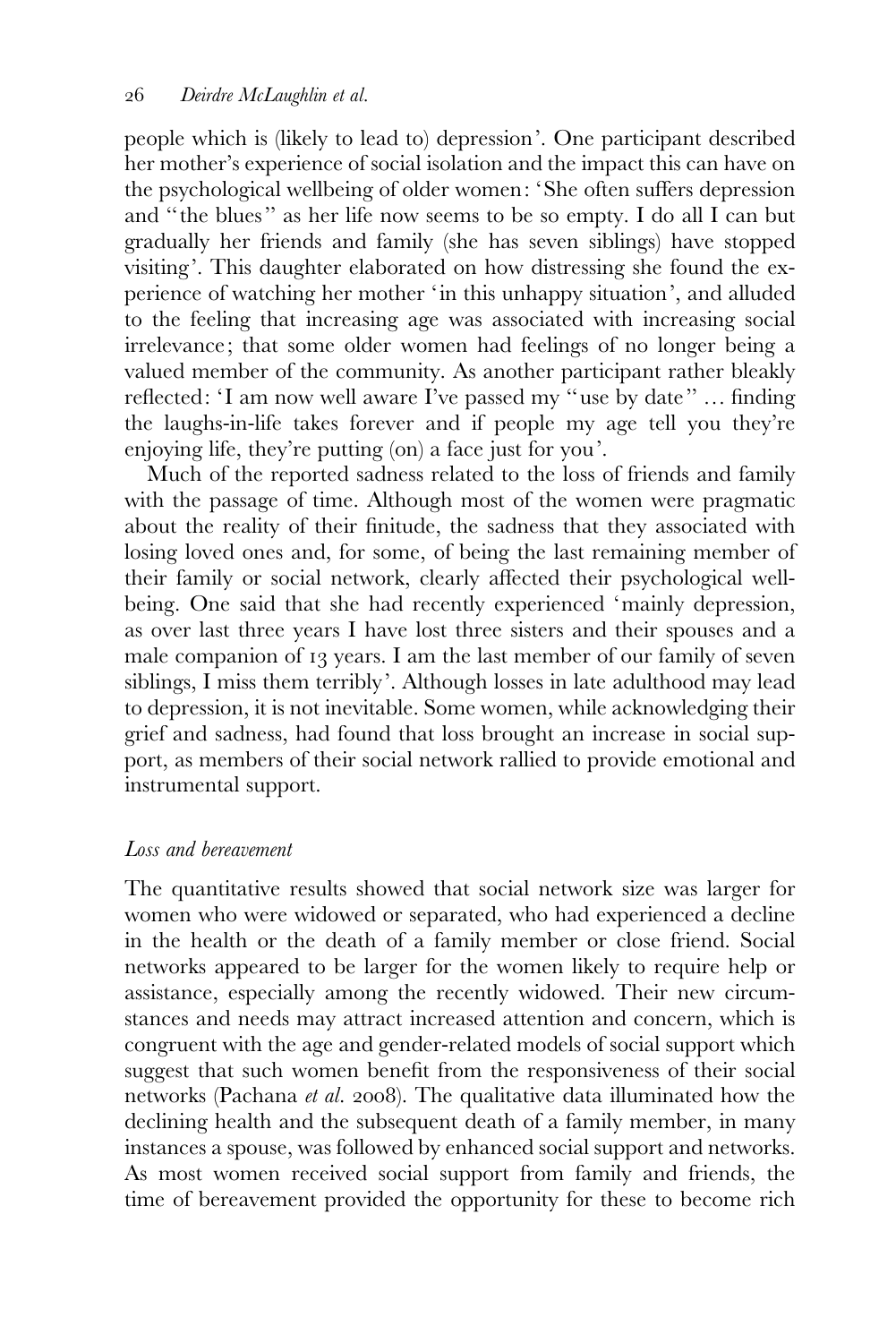sources of emotional and instrumental support, as was encapsulated in two quotations:

I cared for my darling husband for 59 years; he died on our wedding anniversary. After sitting with him in hospital for ten days, he died in my arms. My son and daughter-in-law and three adult grandchildren … and just people … are so kind. Even young ones say, 'Would you like a cuddle to cheer up your day ?'

The major change in my life since you last surveyed me is the long illness and death of my husband. We had a long time to think and talk about it together, but it is worse than I imagined. I am fortunate to have more personal and social resources than many people of my age, and I get comfort from them as I always have. I don't think I am unhappy but I find his absence more difficult than I have words for. I do believe I am managing on the whole but it is tougher than I was able to imagine.

Many women explained how the death of a beloved partner could be interpreted and experienced as a release. One said: 'My husband was ill (with cancer) for a very long time and suffered so much so it was a relief to not see him suffer any more'. A protracted illness affects the response of the carer to the eventual death of a spouse or family member. During the illness period, much of the carer's psycho-social resources are consumed by the need to care. Managing this burden may contribute to the adjustment process after recovery or death. If roles are relinquished or change in ways that are incompatible with the carer's needs, however, post-bereavement adjustment may be lengthy and complicated. For example, social and leisure roles are often sacrificed as the care-burden increases, because they are perceived as of less importance (Bernard and Guarnaccia 2003). Reduced interaction with social networks may leave the carer vulnerable to isolation, loneliness and reduced wellbeing when the caring role ceases.

Marital separation in later life also associated with larger social networks, with friends rallying around to provide support. One woman explained: ' I am separated from my husband for a little over a year. … I feel freer and happier about this. My neighbours in the village are very good'. These results are consistent with earlier research which has described marriage as more socially beneficial for men than women (Lyyra and Heikkinen 2006). This may be because men report their wives as their chief source of social support, while women receive most support from their children and friends (Pugliesi and Shook 1998). Separated or divorced women are more likely than men to have large social networks and to maintain contact with their children and other family members (Amato 2000).

## Access to social networks: mobility

The quantitative analysis found that larger social networks were significantly associated with good mobility. Over time, the percentage of women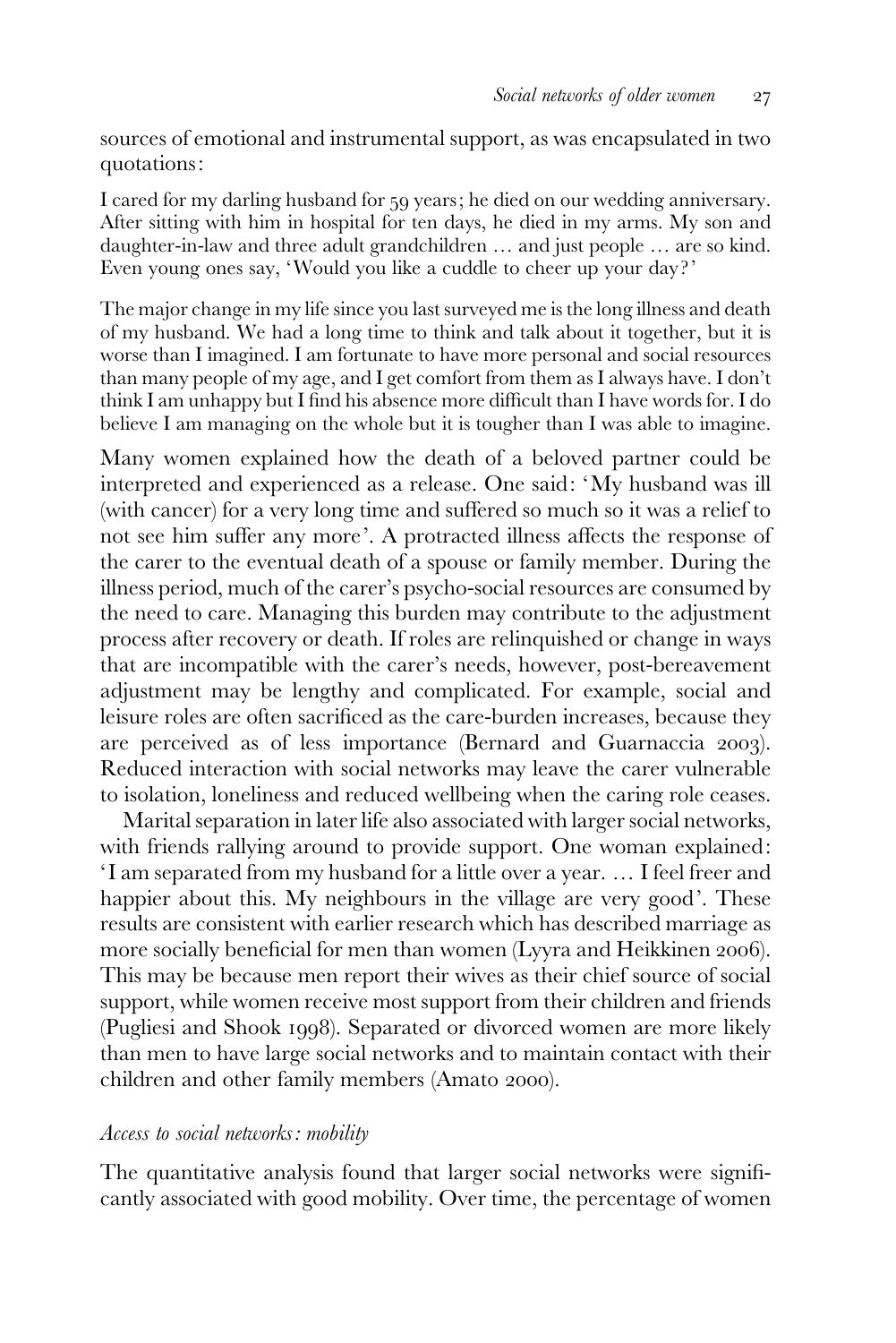who reported difficulties in walking a distance of 100 metres increased from 23 per cent to a little more than 30 per cent. An important condition of social networks is that the members are accessible. To be able to walk, drive or use public transport is an essential element in maintaining participation in a social network, an aspect that the qualitative data illuminated well. One participant put the matter brusquely: '(I) can't walk without a walking stick (and) won't go out on public transport'. Another said, 'I have slowed up and do not now go walking, especially on my own. Shopping is now left to family members and activities have been restricted'.

# Financial resources

The quantitative data indicated that most of the respondents had no difficulty managing on their income and that a lack of financial stress was associated with more extensive social networks. Several women commented that emotional resources were more important than financial means, as this woman's quote clearly illustrated:

It's easy because with a family of eight children I learnt to budget. As the family grew, and the children married and had children I had to learn not to feel guilty about not [being able to] buy [for the] grandchildren, then the great-grandchildren – Christmas and birthday presents. We can only give our love. Our children in turn give us sensible gifts at gift-giving times that help our budget.

Some of the women were assisted by family members and reciprocated by providing care to grandchildren or other family members. As one said, 'due to limited income, my family support me, and in return it is my privilege to mind my grandchildren and attend their events at school and so on'.

# The immigrants in the sample

With age, immigrants are at risk of becoming increasingly isolated as their peer and support groups dwindle through natural attrition. The quantitative results indicated that this was the case for many older women, and those not born in Australia had significantly smaller networks. It is a relatively common occurrence for some older adults with age-related memory problems to find increasing difficulty in speaking a non-native language. As one woman explained, '(I am) starting to forget now. Being of Italian descent causes language difficulties'. Even some of the women with no language barrier who had spent the larger part of their life in Australia found themselves isolated through unfortunate circumstances. For one woman, some old friends had been left behind and new friends had been estranged because of family difficulties. She explained:

I may appear harsh about my friends – it is difficult to answer truthfully as I have several very dear and kind life-long friends but they all live in the UK!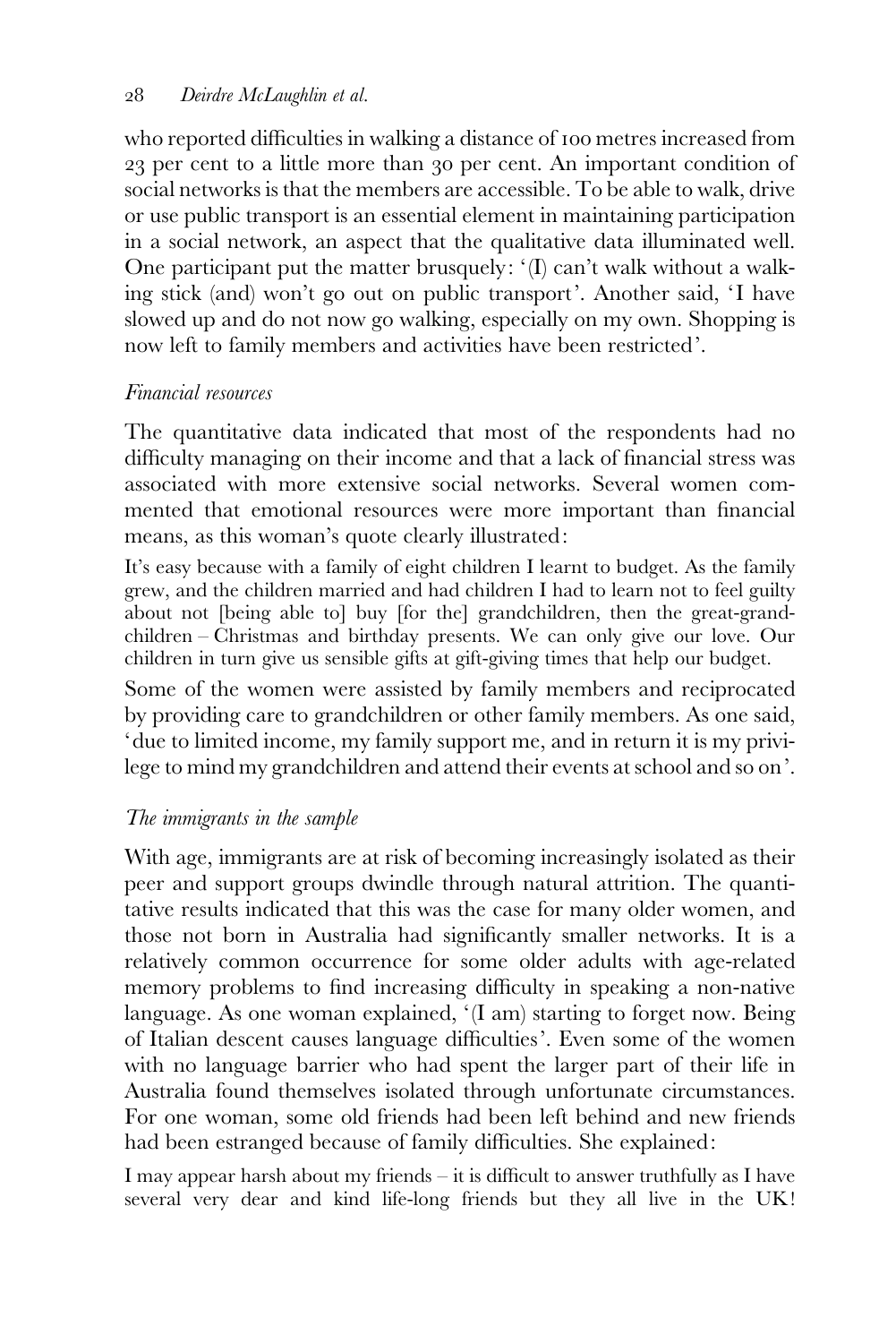We emigrated from the UK 39 years ago – but my husband became an alcoholic and we lost all the friends we had made here. After more than 25 years of Australia, I inherited a considerable fortune (to us at least) at the age of  $70 - he$ was  $74 - I$  was finally able to separate and set him up in his own house – close by. However, it was too late to make more firm friendships – there were two special people locally but both have passed away.

#### Access to social networks: sight

The longitudinal analysis found that fading sensory faculties, such as vision, resulted in significantly smaller social networks. Coping with the external world was problematic for the women with limited visual acuity. In the words of one participant: 'I am very limited in my activities on account of my eyesight. One eye is more or less blind and the other one is failing badly. As yet I can get about safely but although I can see people I can't tell who they are anymore'. As vision restrictions limited their ability to enjoy social interactions, continuing sight deterioration also interfered with the activities that they could enjoy in their own homes. A number of women described the difficulty of adjusting to the limitations imposed by poor vision on previously-enjoyed activities. One explained that 'deteriorating vision has loomed as a major disability for me. It is hard to get involved in a book while needing to move the magnifying glass'. Families and friends were often understanding of the frustration that occurred with decreased abilities and were supportive in providing care and alternative sources of interest and enjoyment, as the following quote illustrates: 'My vision impairment means that I do need help with some shopping and of course transport, which I get from friends'.

#### Moving house

A relatively frequent occurrence in later adulthood is relocation to a smaller dwelling in a retirement complex or a different area, or to a home closer to family members. The quantitative analysis indicated that moving house was associated with reduced social network size. Although moving to either a retirement facility or closer to family can provide additional instrumental support, leaving behind friends of many years can be emotionally wrenching, and making new friends is not always easy in later years. As one participant put it, '(we) recently paid a deposit on a self-care retirement home for husband and myself. We really don't want to leave our home and wonderful neighbours but some of them are in a similar position and may also be moving'. Another explained, 'I have just moved to a self-care unit in a retirement village, far from former friends and activities. So depression is high on the list, so is lack of friends; it is hard to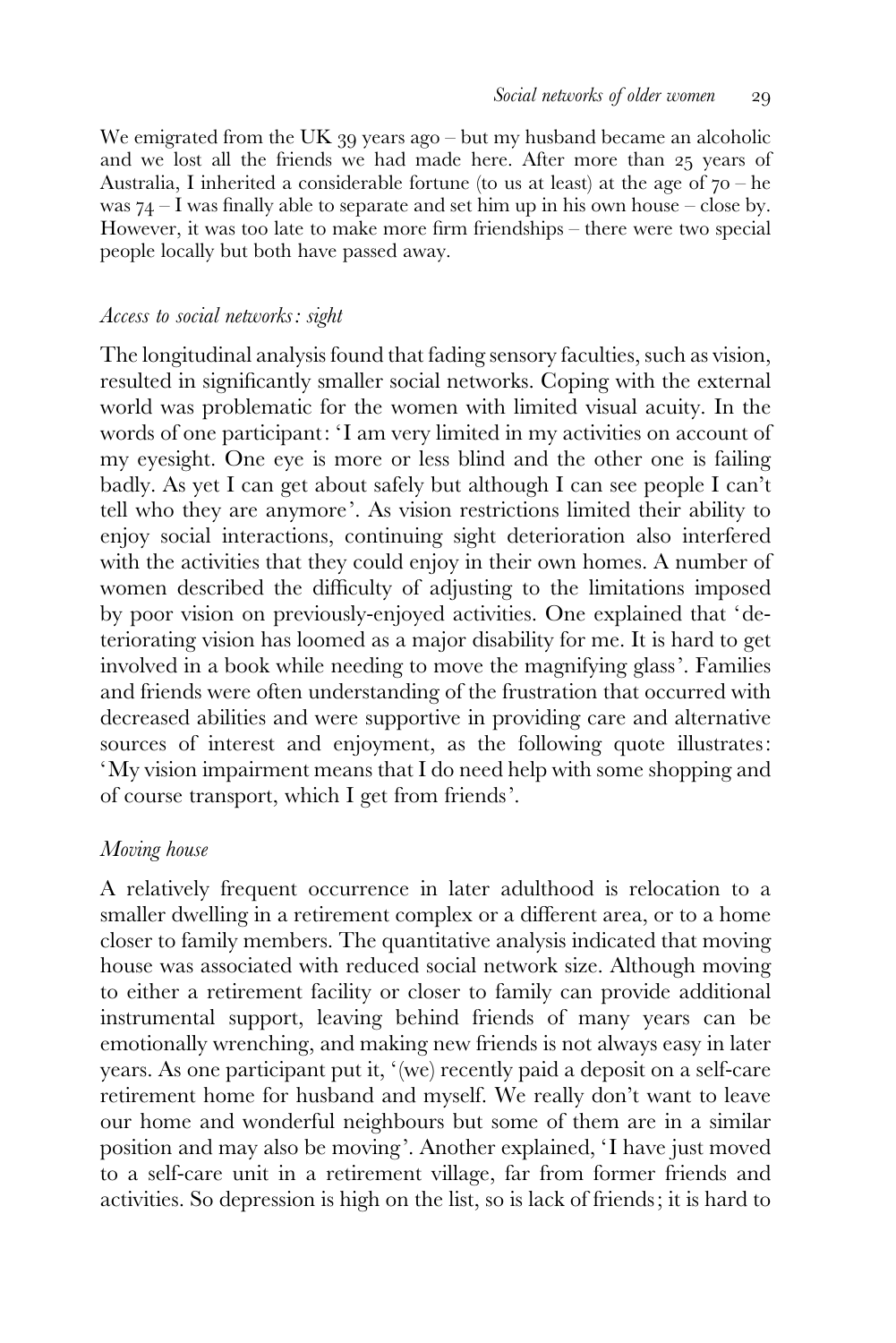start again at 82'. Other women, however, embraced the challenge of a move and although many encountered initial difficulties, they were generally overcome. One participant explained, 'I have moved into a retirement village recently. So I don't have many close friends here as yet, but all are very friendly and I am happy here. Another reflected: 'We find that hostel living has many challenges, brings you new friends and teaches you to be a little tolerant of other people's problems'.

#### Conclusions

The quantitative aspects of the longitudinal survey revealed that the size of the women's social networks declined between the ages of 73–78 and 79–84 years. Those who reported larger networks were more likely to enjoy positive psychological functioning, be widowed or separated, to have experienced the death or illness of a family member or friend, to have no mobility restrictions, and to be free of financial constraints. Smaller network size was associated with not being Australian-born, having problems with vision, and moving house. These results are consistent with the cross-sectional analyses that we have previously carried out on the cohort data (Pachana et al. 2008). Poor mental health was associated with smaller networks and cited by some respondents as being associated with fewer social interactions. Other respondents commented on the sadness they experienced because of the losses associated with ageing, such as the inability to undertake their previous social roles, and the deaths of family and friends. Most respondents acknowledged, however, the importance of having a positive attitude in the face of these challenges.

Widowhood and bereavement appear to be a time in which women garner greater social support from their networks, although we were unable to determine from our analyses if there is a 'grieving period' during which support peaks and then tapers off to pre-bereavement levels, as has been suggested by others (Scott et al. 2007). The women's comments reinforced the impact of bereavement and were congruent with the model of an emotional release when the physical and emotional burden of caring for a loved one ceases (Bass and Bowman 1990). The illness or death of a loved family member or friend also increased social support, although not to the extent engendered by widowhood. It may be that the women's networks responded to a time of emotional need and provided a level of support congruent with the experienced loss. Many women commented on their role as care-givers for their spouse, and their subsequent emotional response to widowhood. For some of the women, mourning the loss of a beloved partner was accompanied by a sense of release. The relief model of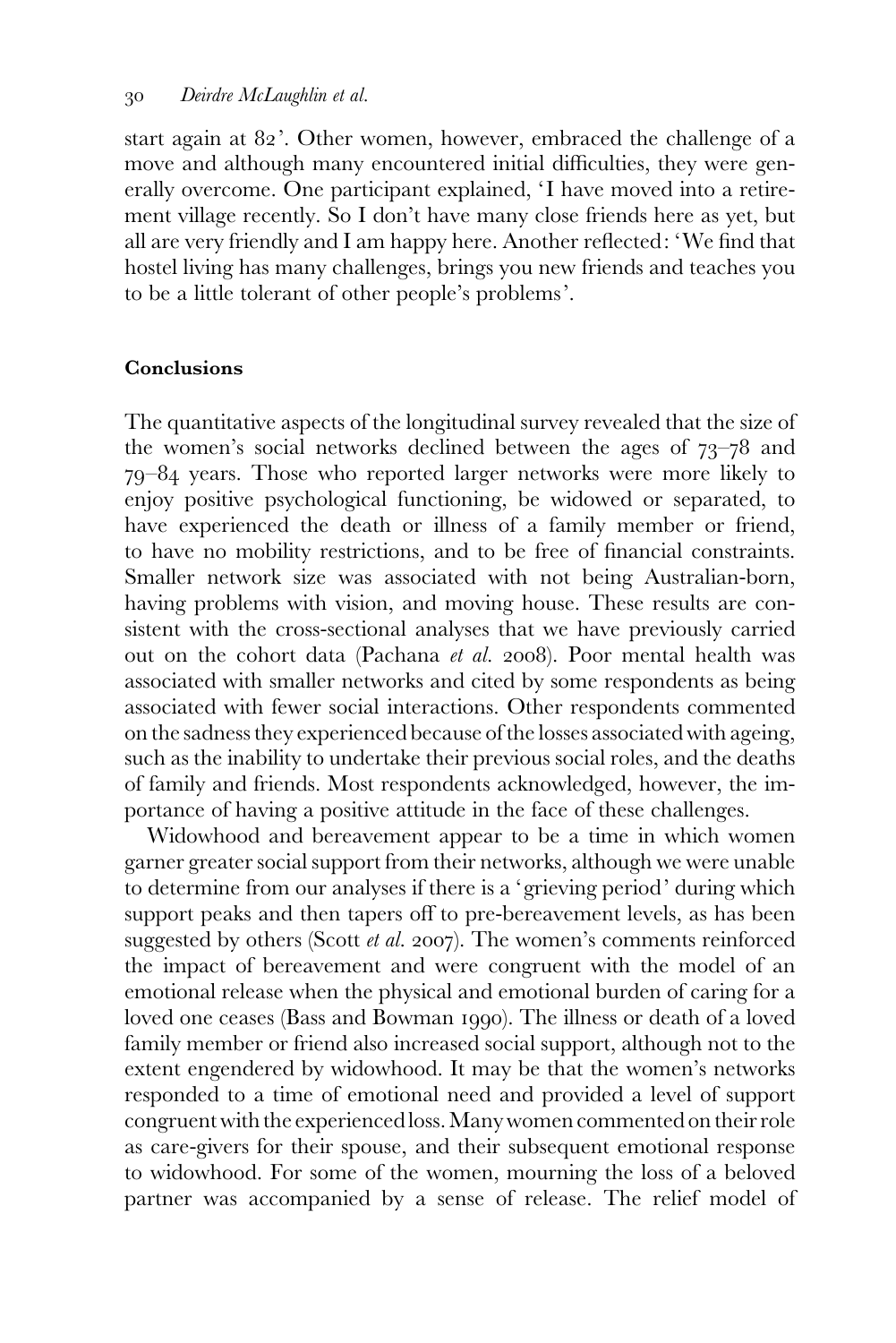bereavement portrays the resolution of distress as caring responsibilities come to an end. This resolution allows the care-giver to re-establish social contacts and use psychological resources to adapt to the loss (Bernard and Guarnaccia 2003).

The importance of the ability to access social-network members was underscored by the decrease in network size for women with limited mobility. Restrictions in mobility caused by increasing frailty or ill health may lead to the relinquishment of driving licences and limit an older woman's ability to access public transport. If the spouse had been the primary car driver, his disability or death can result in older women becoming increasingly socially isolated. Although most of the women reported little difficulty in managing on their income, those who experienced financial strain participated in reciprocal arrangements with family members that ameliorated the hardship, while concurrently increasing the women's social interactions. Previous research on the effect of financial stress on the social networks of older people has suggested that it is not financial support per se which is the most important factor, but what such support implies: it provides an indication of commitment to the older person's future need (Krause 1997).

Women born outside Australia were likely to have smaller networks than the Australian-born, possibly reflecting the shrinking over time of the cohort of peers from their country of origin. Language differences, which may have been manageable in earlier adulthood, became problematic with the passage of time, because older people tend to remember the language of their birth better than an acquired tongue. Likewise, for many participants, deteriorating vision limited not only their social interactions but also their ability to enjoy activities in their home, potentially impairing psychological wellbeing. Loss of vision has been identified as a consistent predictor of depression in late adulthood even after adjusting for a wide range of health-related variables (Chou 2008). Increasing frailty in old age leads many people to accommodate their limitations by moving house. Some such moves, sometimes to different states, towns or cities, resulted in women becoming socially isolated as they left behind relationships built up over many years. Most participants were positive about potential new social partners, however, while acknowledging that long-standing friendships are difficult to replace.

A number of limitations of the reported analyses should be considered. As the data came from a postal survey, we have information from only those women who chose to participate. Moreover, a relatively small number provided responses to the open-ended questions. It may be that the women who responded to this survey differed from non-responders, and that those who provided additional comments differed from those who did not. Another possible limitation is our reliance on the Duke Social Support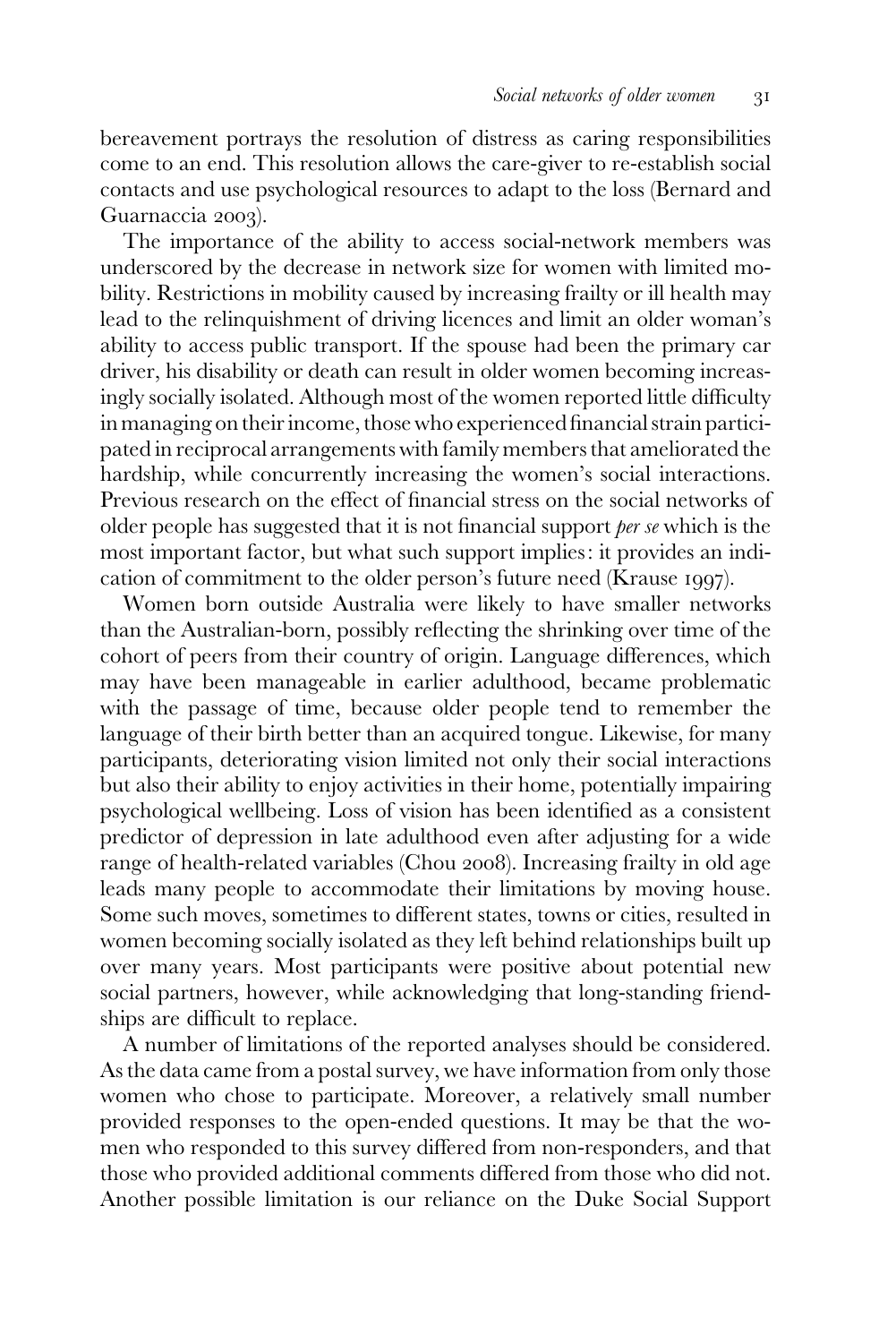Index as a measure of social network size – although its method for assessing the size of social networks is consistent with other measures of this type. Future research could usefully expand on the presented analyses by comparing in more detail the groups of women whose social network size reduced, remained stable or enlarged. Longitudinal data could be utilised in these group comparisons to illuminate the causal relationships among the variables that this paper has identified as significantly related to social network size. The qualitative analyses enriched the findings by providing thematic illustrations of the lived experiences of older Australian women. Their comments complemented the quantitative findings and provided details that 'fleshed out' the statistical results. Their comments were consistent with the themes identified by the quantitative analyses and with earlier research indicating that social networks in late adulthood are affected by a number of psychological and physical variables.

#### Acknowledgements

The Australian Longitudinal Study on Women's Health was conceived and developed by groups of inter-disciplinary researchers at the Universities of Newcastle and Queensland, and funded by the Australian Government Department of Health and Ageing. We thank all participants for their valuable contribution to this project.

#### References

- Amato, P. 2000. The consequence of divorce for adults and children. Journal of Marriage and the Family,  $62, 4, 1269-87$ .
- Antonucci, T. C. 2001. Social relations: an examination of social networks, social support and sense of control. In Birren, J. E. and Schaie, K. W. (eds), Handbook of the Psychology of Ageing. Fifth edition, Academic Press, New York, 427–53.
- Antonucci, T. C., Akiyama, H. and Lansford, J. E. 1998. The negative effects of close social relations among older adults. Family Relations, 47, 4, 379-84.
- Arthur, H. M. 2006. Depression, isolation, social support and cardiovascular disease in older adults. Journal of Cardiovascular Nursing, 21, 5S, S2-7.
- Bass, D. and Bowman, K. 1990. The transition from caregiving to bereavement: the relationship of care related strain to adjustment and death. The Gerontologist, **30**, 1,  $35-42$ .
- Bernard, L. L. and Guarnaccia, C. A. 2003. Two models of caregiver strain and bereavement adjustment: a comparison of husband and daughter caregivers of breast cancer hospice patients. The Gerontologist, 43, 6, 808–16.
- Carstensen, L. L. 1991. Socioemotional and selectivity theory: social activity in life-span context. In Schaie, K. W. and Lawton, M. P. (eds), Annual Review of Gerontology and Geriatrics. Volume 11, Springer Publishing Company, New York, 195-217.
- Chou, K. 2008. Combined effect of vision and hearing impairment on depression in older adults: evidence from the English Longitudinal Study of Ageing. *Journal of Affective Disorders*, **106**,  $1-2$ ,  $191-6$ .